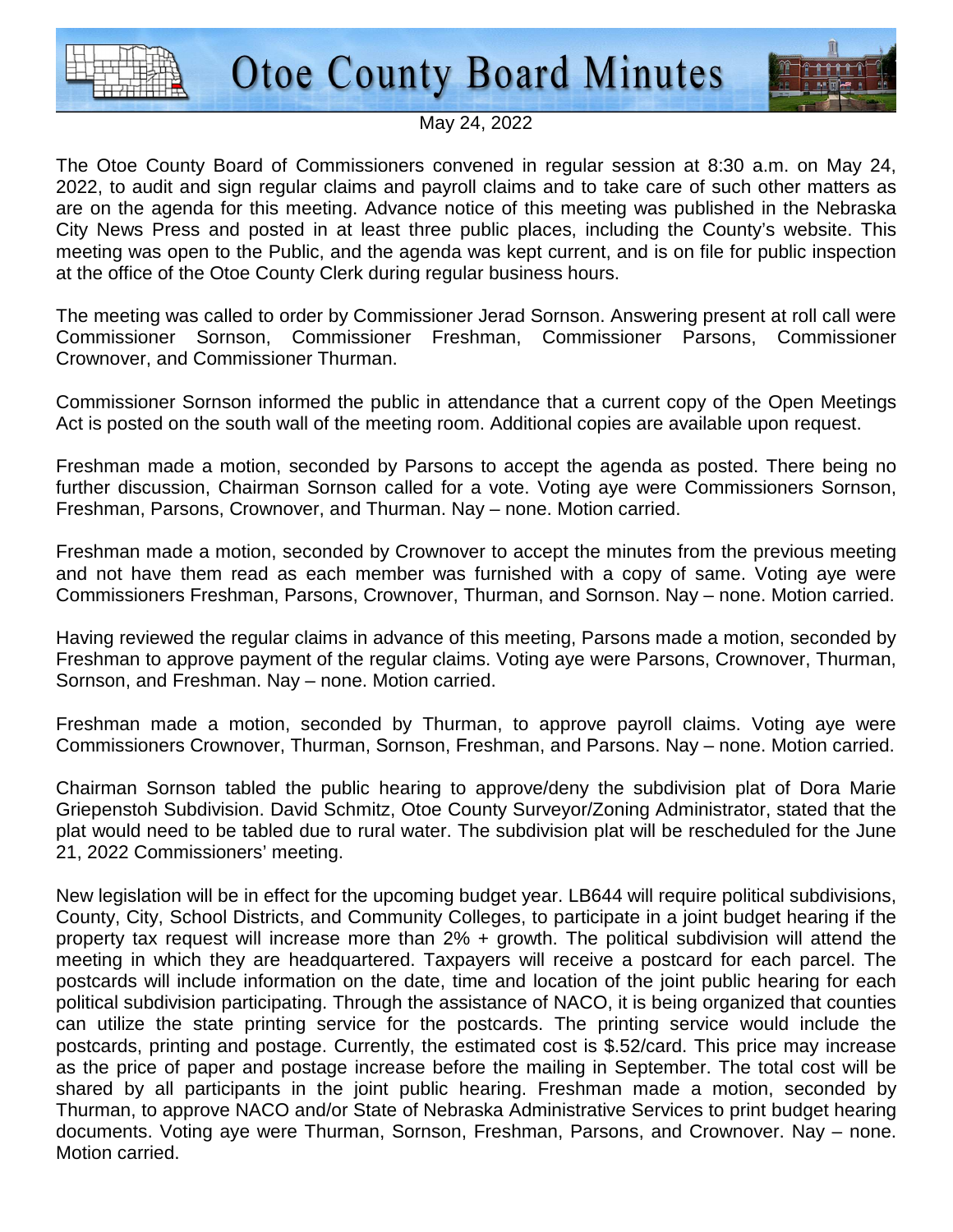



Elaine Menzel, NACO Legal Counsel, was present to speak to the board about NACO services, events and updates.

Parsons made a motion, seconded by Sornson, to approve the updated KENO applications. The applications were reviewed and rewritten with updated conditions. Some new conditions include excluding entities receiving federal, state or local tax funding; the applicant signing an acceptance letter prior to receiving funds; a person over the age of 18 to accept and be the acting agent for the funding. The new applications will be used for future applications and reviewed after a six-month period. Voting aye were Sornson, Freshman, Parsons, Crownover, and Thurman. Nay – none. Motion carried.

A spreadsheet of proposed projects to be paid for with ARPA funding was presented for the board's review. Several projects included are up to \$30,000 to each of the eight villages in Otoe County, courthouse office remodeling, repairs to county shops, security upgrades, and NCAEDC housing. A full list is available in the County Clerk's office. Parsons made a motion, seconded by Thurman, to approve the list and to include a lighting project for the  $2<sup>nd</sup>$  floor of the courthouse. Voting aye were Freshman, Parsons, Crownover, Thurman, and Sornson. Nay – none. Motion carried.

In conjunction with the previous approval of ARPA funding, an application was presented for the villages to use to request the ARPA funds. The County Clerk will send an application to the village clerks of Burr, Douglas, Dunbar, Lorton, Otoe, Palmyra, Talmage, and Unadilla. The application will describe the project, why the project is needed (positives/lasting impact), and how the how the funds are consistent with ARPA and eligible uses. The applications will be due to the clerk by July 31, 2022. The applications will be reviewed by a subcommittee consisting of two commissioners, the county clerk and the county attorney, and presented to the board for approval. Upon completion of the project, copies of invoices and receipts/proof of payment must be provided to the county clerk within 30 days. Parsons made a motion, seconded by Freshman, to approve the application. Voting aye were Parsons, Crownover, Thurman, Sornson, and Freshman. Nay – none. Motion carried.

Crownover made a motion, seconded by Freshman, to approve Resolution 5-24-22-11. The resolution is the final acceptance and completion of Project HRRR-7915(1). Voting aye were Crownover, Thurman, Sornson, Freshman, and Parsons. Nay – none. Motion carried.

Jon Brinkman presented the Highway Superintendent Report: Project (665) C Road Paving – Pavers has put the bottom 6" lift on approx. 2200' coming from the East, the road is at grade for the west of the box culvert east to where the 6" lift stopped. Pavers will put a 6" bottom lift from the west of the box going east to where they left off is weather permits. Dynamic Dirt continues to work their way west. The county crews backfilled culverts, installed culverts and are doing dirt work for Project (629) at R & 14 N; installed culvert and completed Project (633) at K & 52 N; driveway at R & 62 S; repaired washouts at R & 60 N, grading and hauling rock.

Chairman Sornson announced that all board members will visit the county jail facility upon adjournment per State Statute 47-109.

There being no further business to come before the Board at this time, and since all items on the agenda have been disposed of, Chairman Sornson declared this meeting adjourned at 9:21 a.m. The next regular meeting will be held on June 7, 2022.